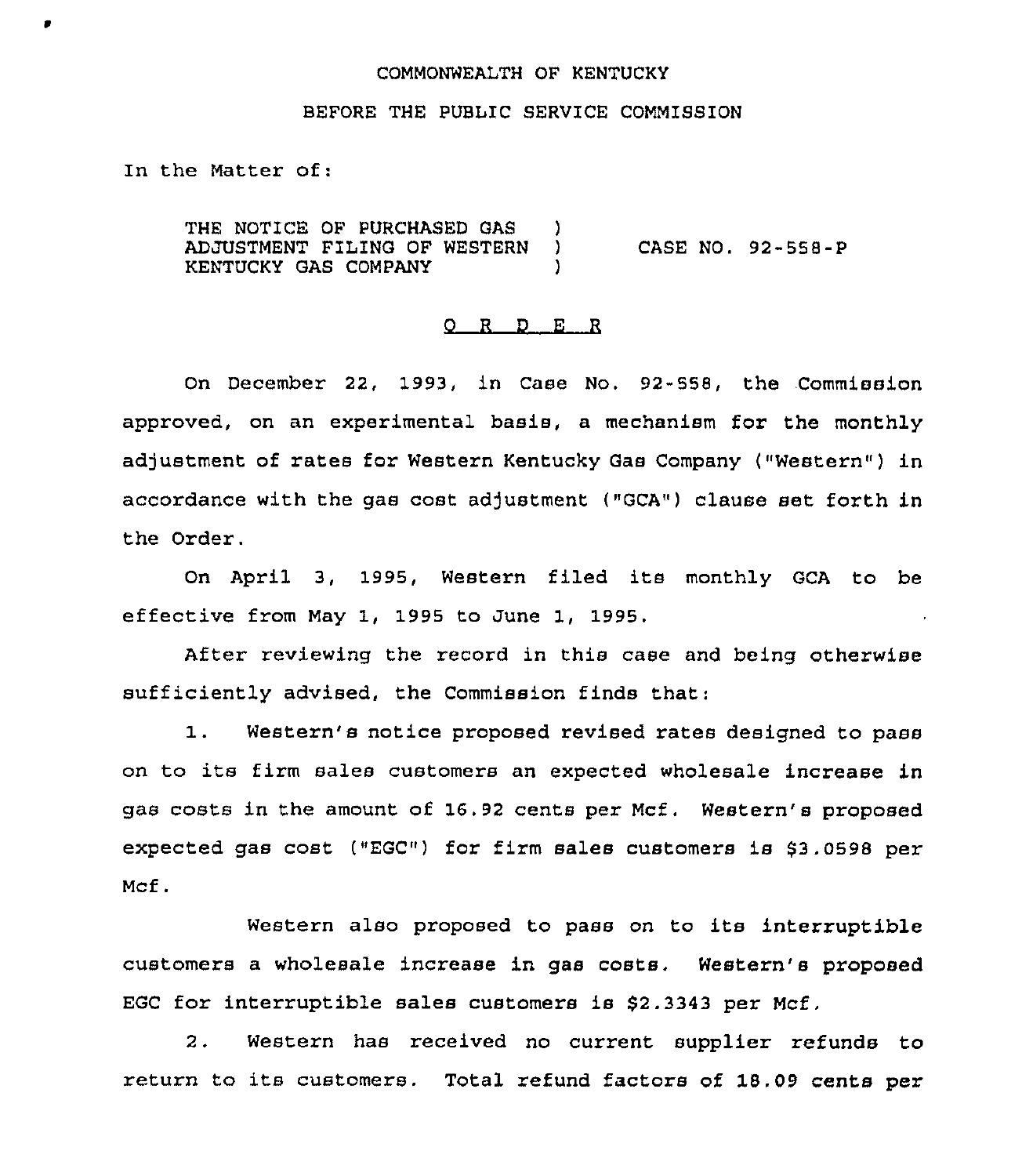Mcf for firm sales customers and 6.74 cents per Mcf for interruptible customers reflect adjustments from previous months.

Western's notice, likewise, set out no current refund adjustmcnts for firm or interruptible transportation customers. Total refund adjustments of 16.08 canto for firm and 4.73 cents per Mcf for. interruptible transport customers reflect previous month adjustments.

3, Western's notice set out the 6-month correction factor ("CF") of 2.86 cents per Mcf which will remain in effect until October 1, 1995. The CF is designed to recoup net undercollections of gas cost from the 6-month period ending December 31, 1994,

4, These adjustments produce gas cost adjustments of (\$ ,5269) per Mcf for firm sales customers and (\$ .8816) per Mcf for interruptible sales customers.

5. The rate adjustments in the Appendix to this Order are fair, just, and reasonable, in the public interest, and should be effective for final meter readings on and after May 1, 1995.

IT IS THEREFORE ORDERED that:

 $1.$ The rates in the Appendix to this Order are fair, just, and reasonable and are approved effective for final meter readings on and after May 1, 1995.

2. Within 30 days of the date of this Order, Western shall file with the Commission its revised tariffs setting out the rates authorized in this Order.

-2-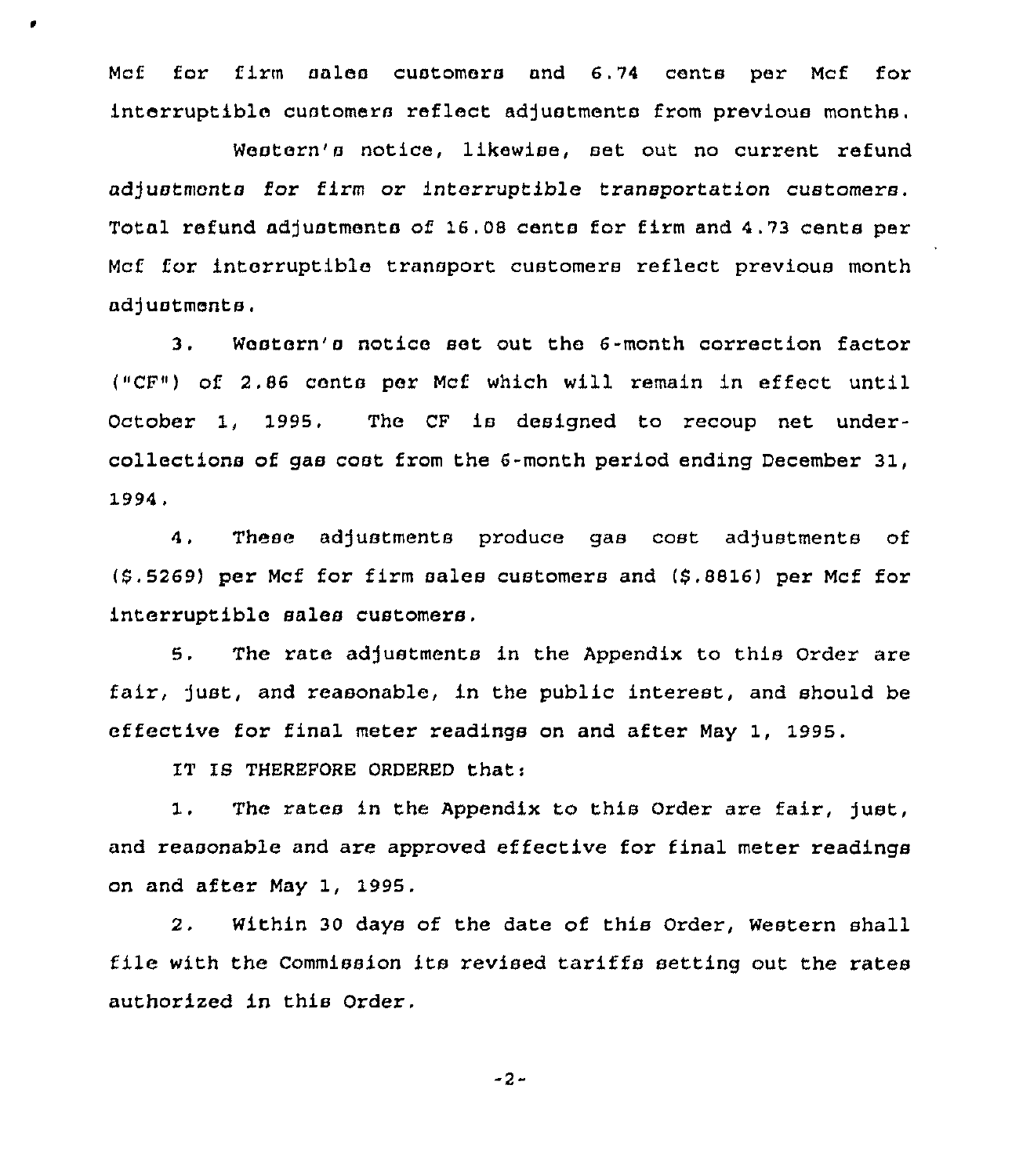Done at Frankfort, Kentucky, this 26th day of April, 1995,

PUBLIC SERVICE COMMISSION

Chairman  $\sum_{n=0}$ Vice Chairma

- Breathith

Comm*lesione* 

ATTEST:

lla Executive Director